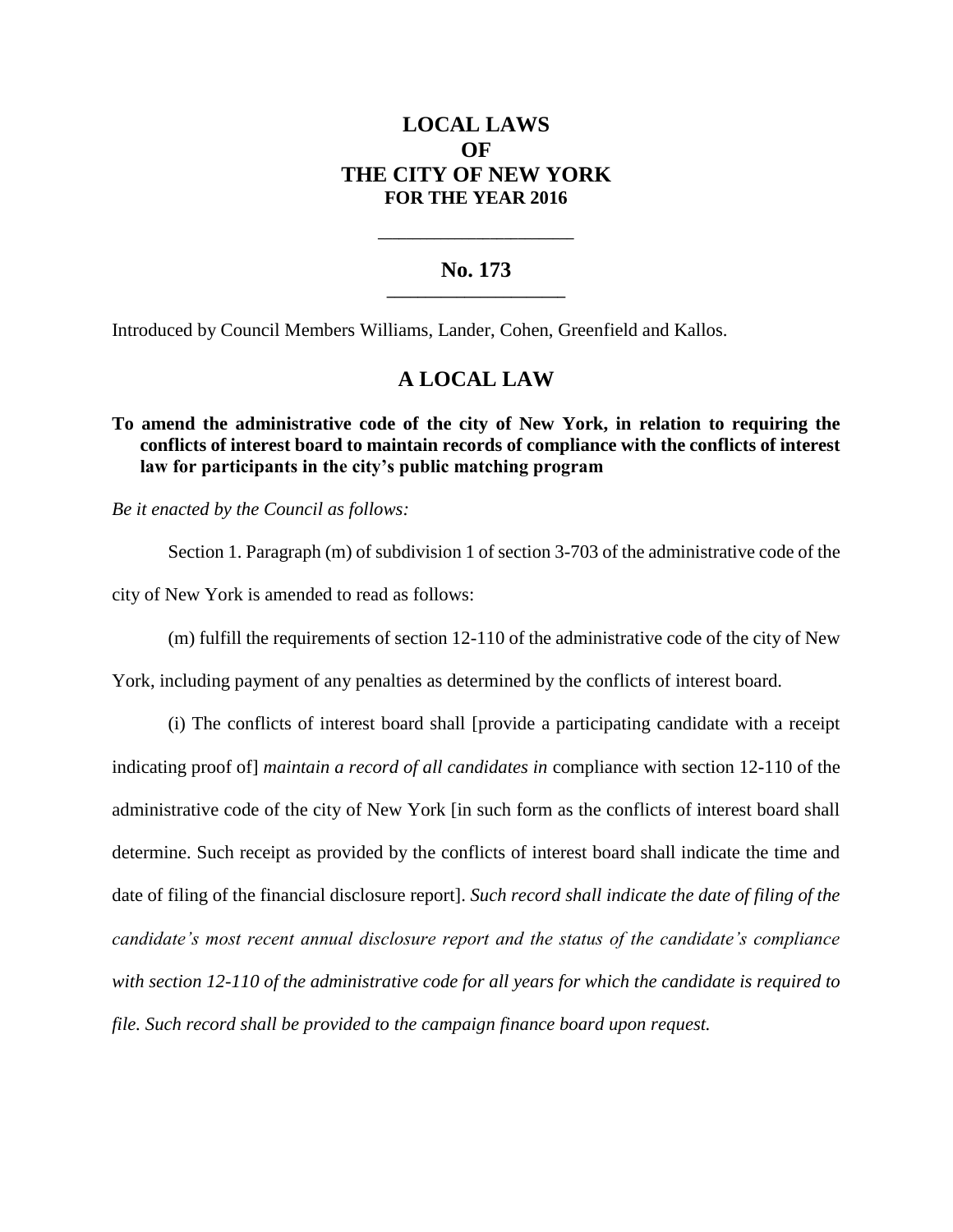(ii) A participating candidate shall [provide the campaign finance board with the receipt provided by the conflicts of interest board pursuant to subparagraph (i) of this paragraph, in such form and manner as the campaign finance board shall require,] *fulfill the requirements of section 12-110 of the administrative code to the satisfaction of the conflicts of interest board* by the last business day of July in the year of the covered election, or such other later date as the campaign finance board shall provide by rule, except that in a special election to fill a vacancy [the] *such*  deadline [for filing such receipt] shall be established by campaign finance board rule.

(iii) A participating candidate who fails to adhere to the requirements of subparagraph (ii) of this paragraph may thereafter satisfy the requirements of this paragraph by [submitting a receipt in accordance with subparagraph (i) of this paragraph at such times and in such manner as provided by campaign finance board rule] *fulfilling the requirements of section 12-110 of the administrative code to the satisfaction of the conflicts of interest board*. The campaign finance board shall thereafter allow the participating candidate to make a claim for public funds upon satisfying the requirements of this paragraph and all other applicable law, rules and regulations; provided, however that a [receipt that is not filed] *failure to fulfill the requirements of section 12-110 of the administrative code to the satisfaction of the conflicts of interest board in a timely fashion* pursuant to subparagraph (ii) of this paragraph may result in a delay of any payment of public funds by the board[; and]*.*

### § 2. This local law takes effect immediately

#### THE CITY OF NEW YORK, OFFICE OF THE CITY CLERK, s.s.:

 I hereby certify that the foregoing is a true copy of a local law of The City of New York, passed by the Council on December 15, 2016 and approved by the Mayor on December 22, 2016.

ALISA FUENTES, Acting City Clerk, Acting Clerk of the Council.